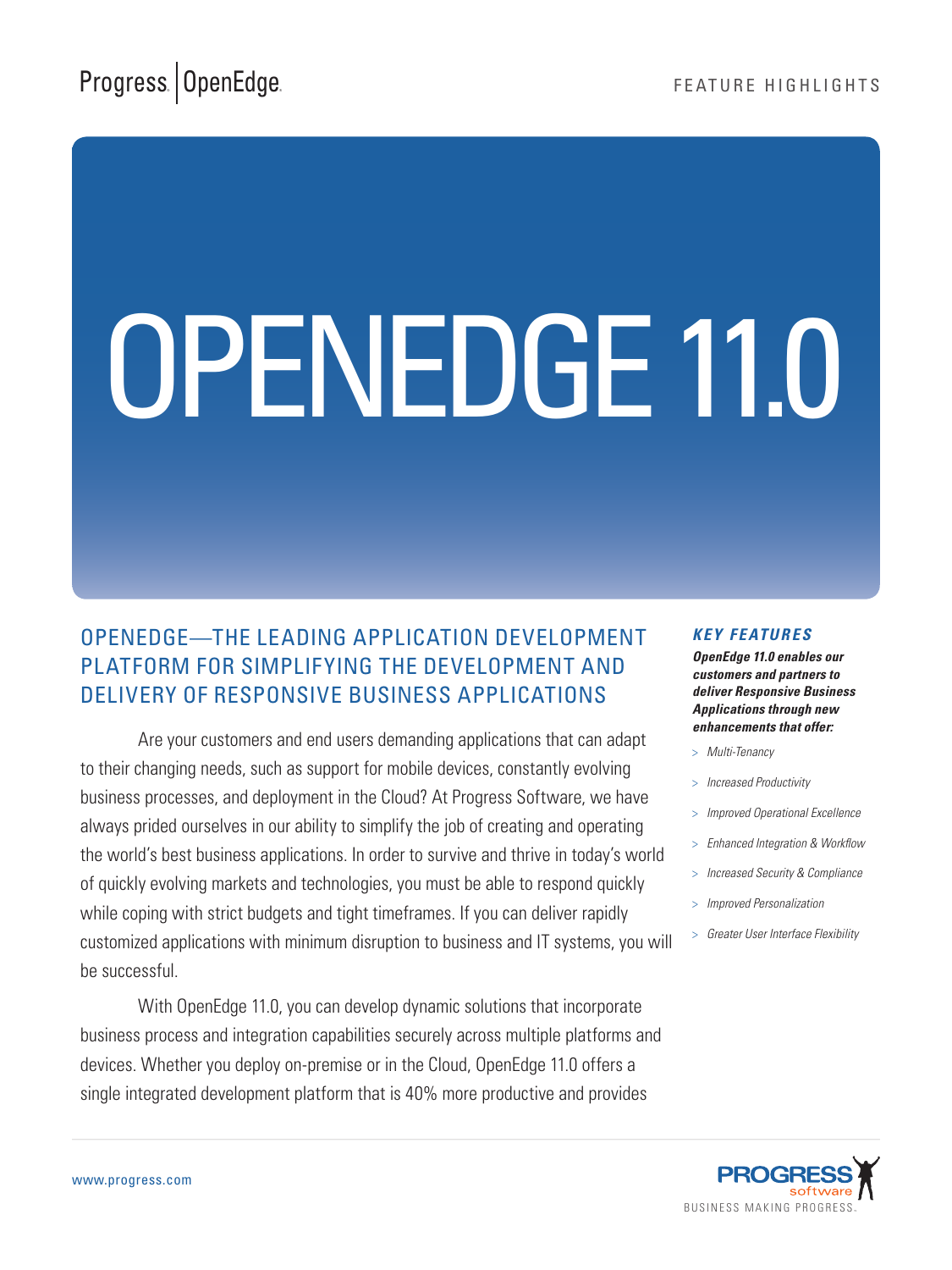a 30% cost savings versus the competition. With OpenEdge, we help you grow—faster!

OpenEdge 11.0 delivers new enhancements and benefits across what Progress Software calls the "seven keys to success" for enabling our customers and partners to deliver Responsive Business Applications:

> Multi-Tenancy

- **Productivity**
- > Operational Excellence
- Integration & Workflow
- > Security & Compliance
- > Personalization
- > User Interface Flexibility

# Multi-tenancy

A multi-tenant database is one which provides database support to a number of separate and distinct groups of users, also referred to as tenants. Multi-tenant applications have taken an increasing foothold in the database marketplace, largely due to the emergence of SaaS as a deployment strategy. For the SaaS application provider, a multi-tenant deployment strategy provides many benefits, especially when a Shared Tenancy approach is used. Management of the deployment can take place either at the overall application or database level, or based on tenant and user. Operational complexity is greatly reduced due to the number of shared resources and because only one instance of the application and database is involved. With OpenEdge 11.0, developing and deploying multi-tenant applications is transformed by using an approach that is unique in the industry, reducing and even eliminating the challenges typically presented when implementing a Shared Tenancy application. This is due to two major factors:

- > Tenant support is implemented in the database layer, and
- > Database utilities and tools are also tenant-aware.

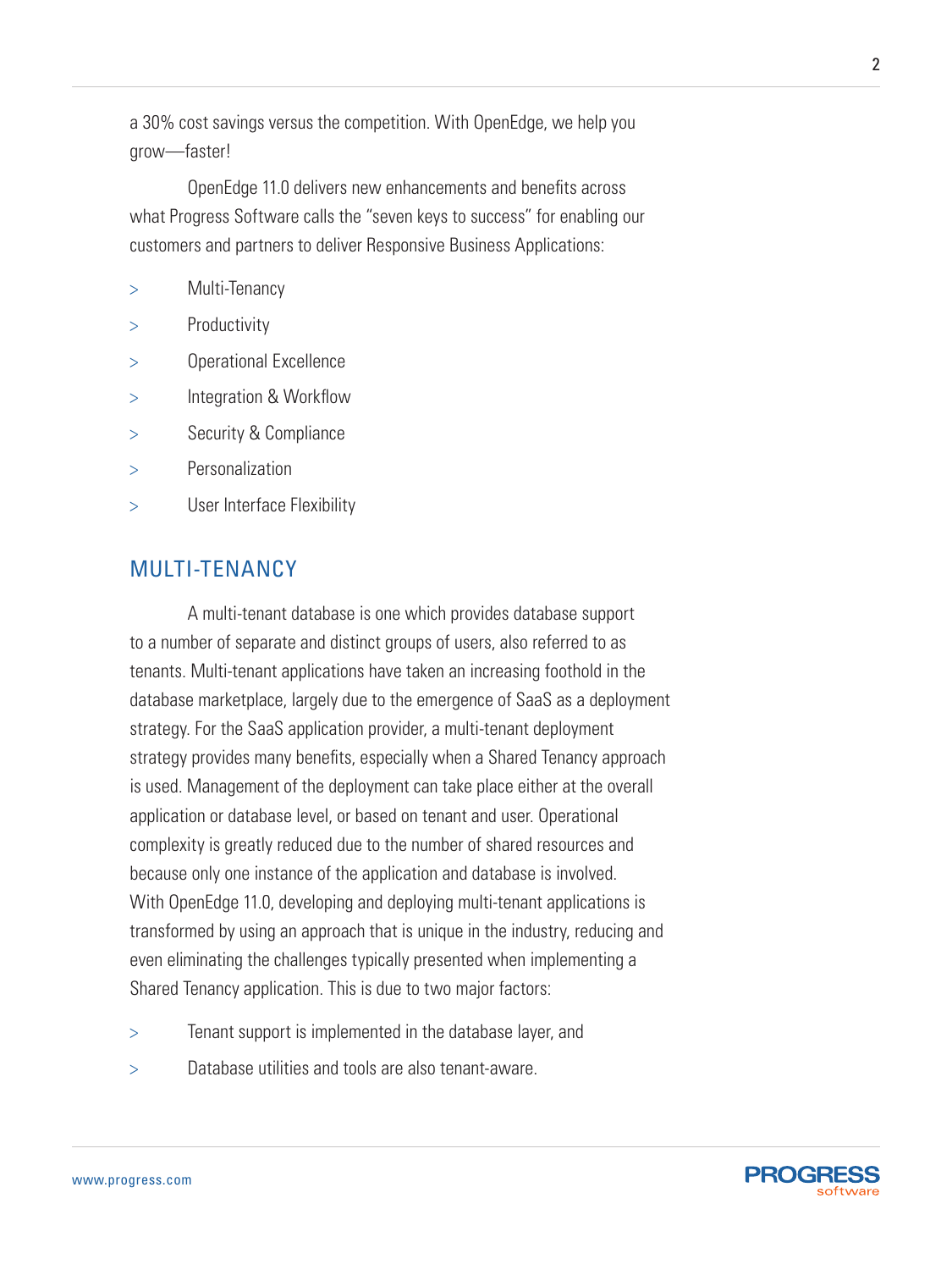The significant advantage of the first point is that the application no longer has to manage tenancy—simplifying the code and making tenancy completely transparent. For the second point, the operational aspects of the database are also capable of acting in a mode that is either tenant-specific or database-specific. This streamlines key functions such as index maintenance, data dump and load, object moves, and other database functions.

# *Database Multi-tenancy*

# *1. Multi-tenant Database Tables*

A key addition to the OpenEdge database is built-in support for multiple tenants within a single database. Many database vendors are promoting multi-tenancy as a new capability for SaaS and Cloud. But with OpenEdge, the unique difference is that instead of the client managing access to tenant data, the database takes care of everything. This means that minimal changes are required for application code; in fact, tenants run the exact same r-code, and utilize the exact same schema definition, as users of a non-multi-tenant instance of the same application! Furthermore, each tenant's data is stored in database partitions that are physically separate from those of other tenants, enhancing data access and making database maintenance easier and more efficient.

# *2. Web-based Multi-tenant Tooling as an extension of OpenEdge Explorer and OpenEdge Management*

OpenEdge 11.0 includes the Web-based Database Administration Console as an extension of OpenEdge Explorer and OpenEdge Management. This new interface for managing tenants—including tenant users, tenant storage, and tenant security—features a brand new look and feel. A template-based approach provides for increased productivity, and the tool can also generate ABL code that developers can re-purpose in scripts or ABL applications.

#### *3. ABL APIs for multi-tenancy*

An extensive set of ABL APIs for multi-tenancy allows application developers to integrate tenant management into their own applications, for example to provide the capability for tenants to provision themselves, or to build multi-tenant management tools that are more customized to your development and deployment needs.

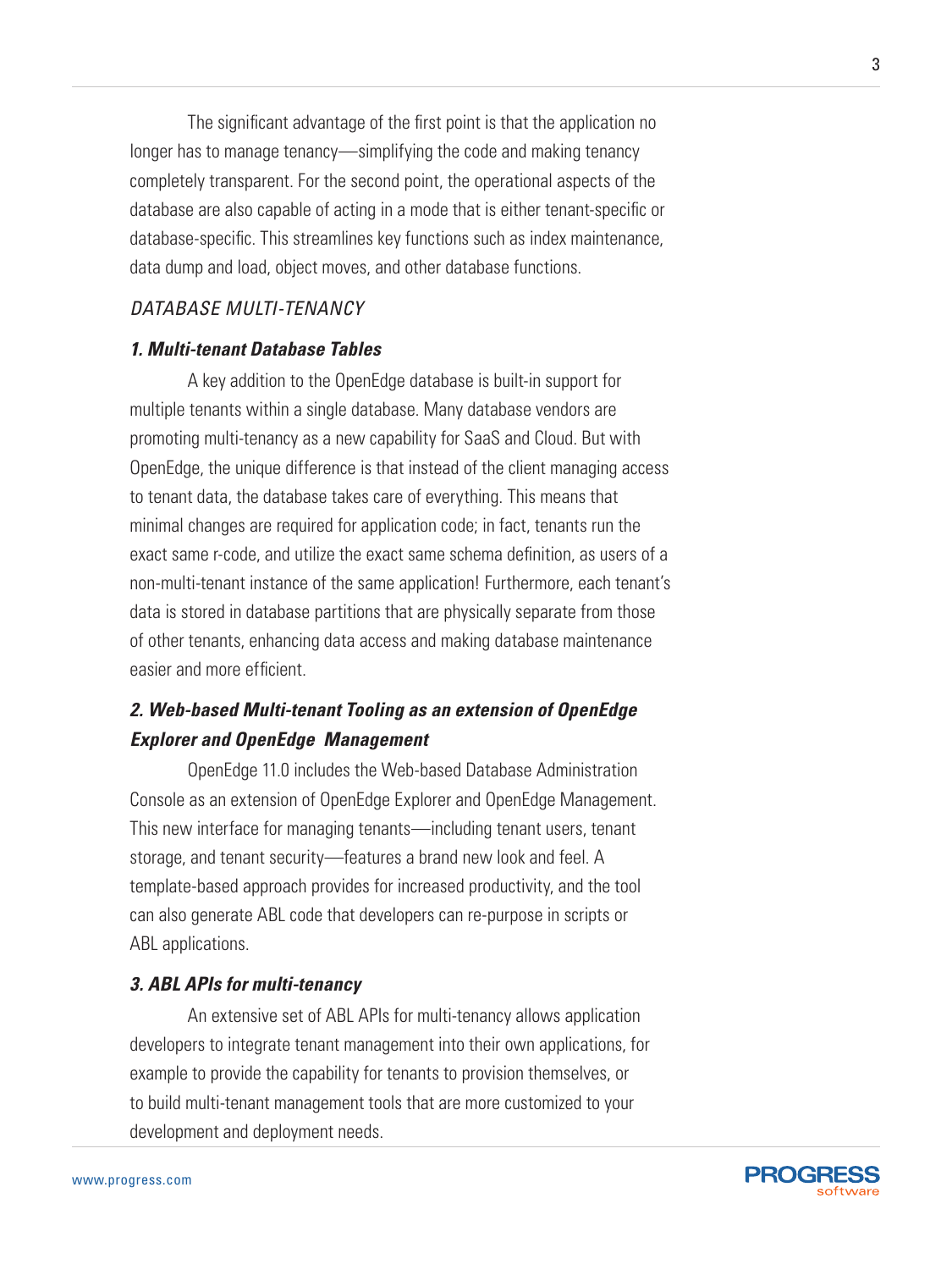#### *4. SQL DDL support for multi-tenancy*

SQL has been enhanced to multi-tenancy, allowing application tenants to enjoy equivalent functionality with both ABL and SQL.

# **PRODUCTIVITY**

OpenEdge 11.0 continues to focus on improving productivity so you can spend more time working in ways that will add value to your business. From Progress Developer Studio for OpenEdge and ABL to the DataServers and user interface, critical productivity enhancements have been made to help you keep up with rapidly changing customer and business demands. OpenEdge 11.0 is more flexible than ever, offering support for new platforms and programming models, and providing new development options. In direct response to customer requests, changes have been made to improve the usability of the system, the ability to troubleshoot, and the ability to manage and extend your .Net interface. And OpenEdge 11.0 provides even greater support for SaaS and Cloud application development with increased user interface flexibility that delivers a dynamic web experience that is rich, engaging, and interactive.

# *Progress Developer Studio for OpenEdge (formerly known as OpenEdge architect)*

#### *1. Usability enhancements*

OpenEdge 11.0 includes several usability enhancements to Developer Studio for OpenEdge based upon customer requests and research into customer issues. Included are improvements to the ProBindingSource designer, the handling of preprocessors, and the Build and Compile functions.

#### *2. Support for WebSpeed programming models*

The evolution of Developer Studio for OpenEdge as a comprehensive development environment for OpenEdge applications continues with the addition of support for WebSpeed programming models; included are CGI Wrappers and Embedded SpeedScript.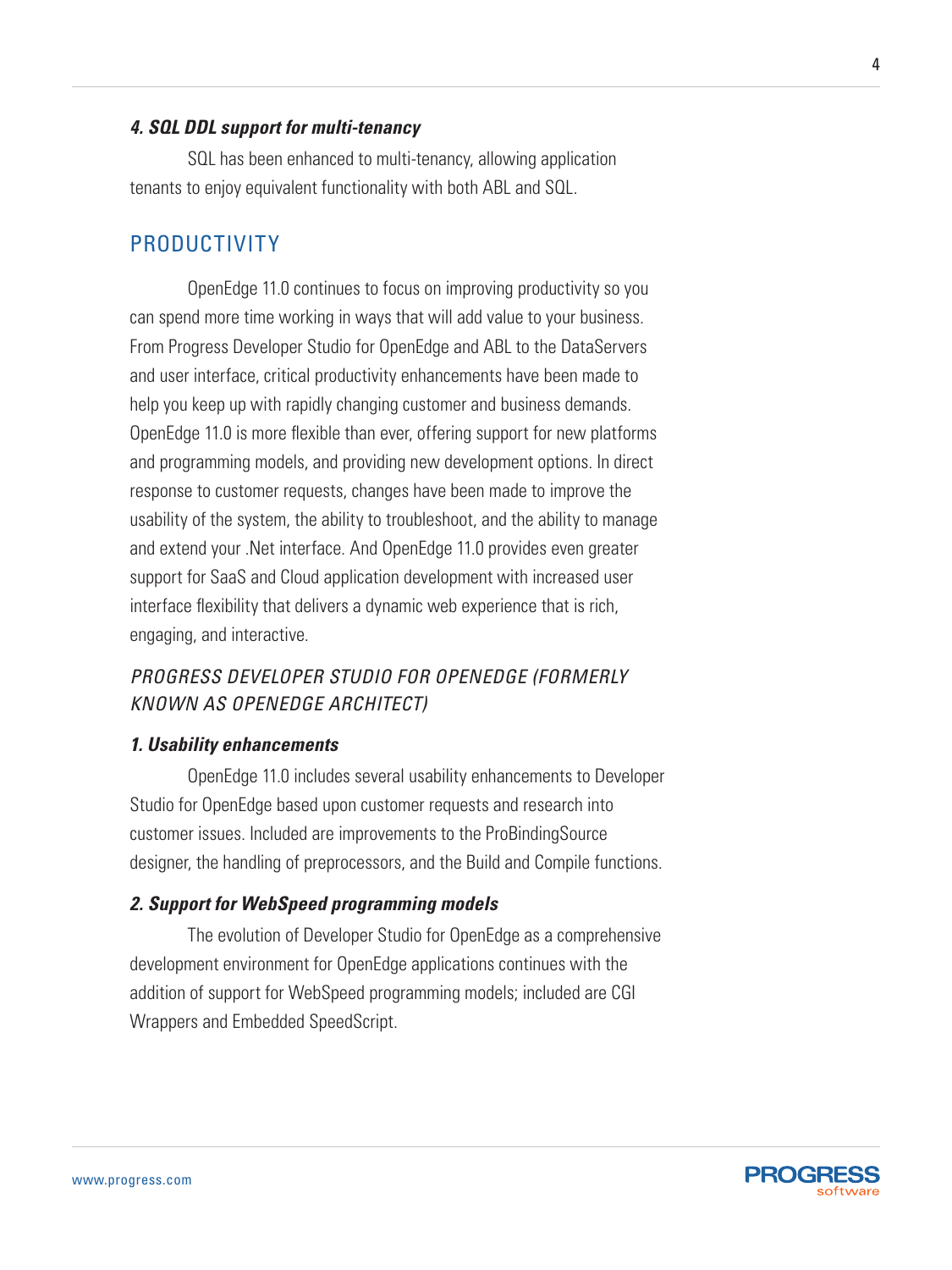# *3. Remote server development for AppServer and WebSpeed*

One of the hallmarks of the OpenEdge platform is how it facilitates multi-tiered application design and development. In OpenEdge 11.0, Developer Studio for OpenEdge adds support for building AppServer and WebSpeed application components. Debugger support for AppServer and WebSpeed is included.

# *4. Remote Debugger and other Debugger enhancements*

OpenEdge 11.0 allows the Debugger to connect to an already-running AVM (local or remote) and debug the executable with full capabilities. In addition, the Debugger has been enhanced to support breakpoints in "include" files, the ability to step into code on a remote AVM from a local debug session, and the ability to debug without the need for debug listing files. Security of a debug session over a remote connection has also improved.

# *ABL (Advanced Business Language)*

## *1. Unified r-code for portability between 32-bit and 64-bit systems*

OpenEdge 11.0 features complete r-code compatibility between 32-bit and 64-bit platforms, providing for more efficient development and deployment.

# *2. Object-oriented language extensions (interface inheritance and dynamic properties)*

Interface Inheritance allows a developer to create class interfaces that inherit from existing interfaces. OpenEdge 11.0 also introduces the ability of OOABL interfaces to extend .NET interfaces. Dynamic Properties allow a developer to set and get an ABL class property dynamically.

## *3. Improved ProDataSet to XML support*

With OpenEdge 11.0, additional XML documents that conform to the structure of a ProDataSet can be read into a ProDataSet.

#### *4. Logging of temp-table information*

The OpenEdge Logging Infrastructure has been enhanced so that application developers can trace the creation and deletion of temp-tables in their applications. This logging capability strengthens the ability to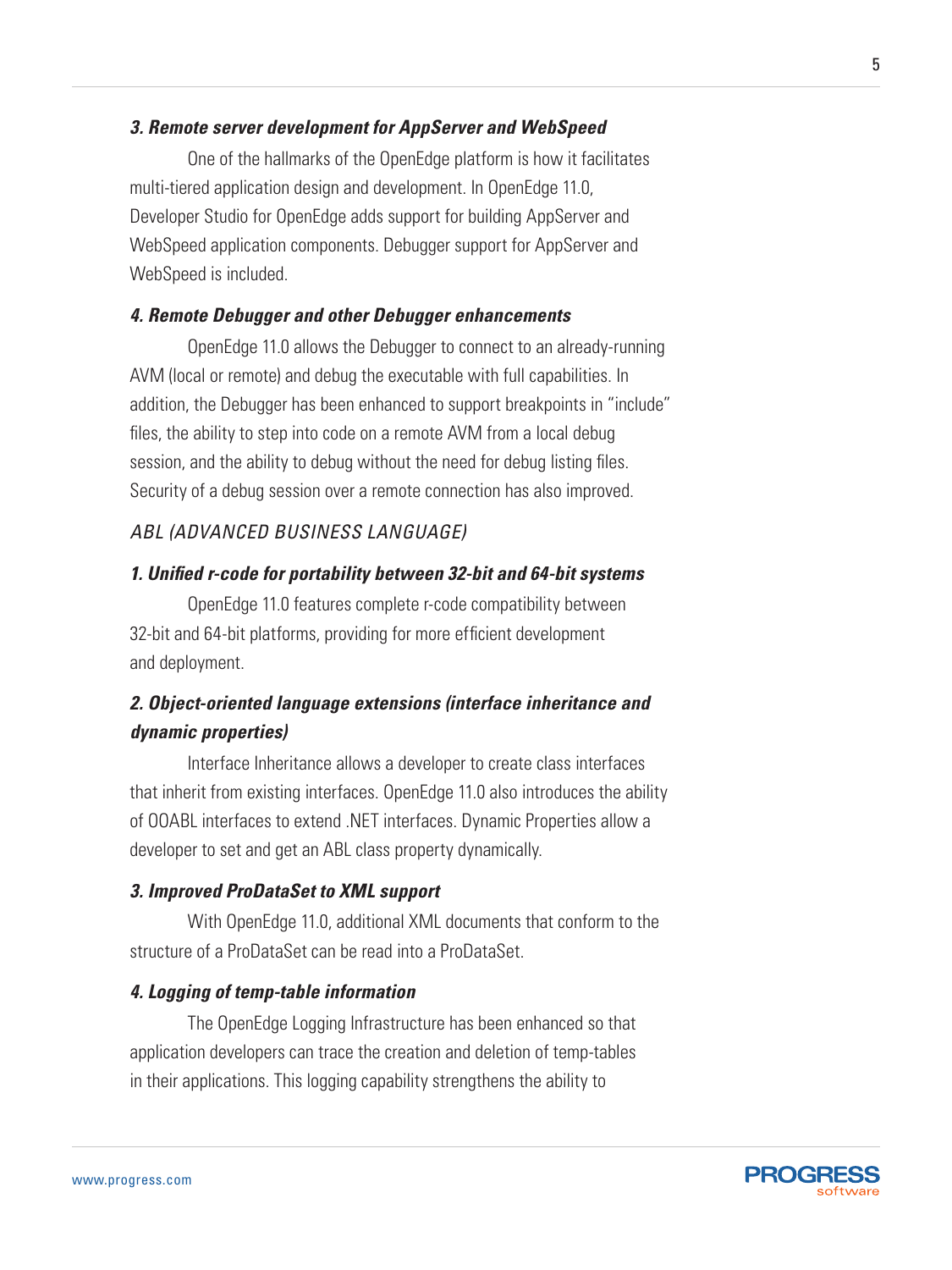troubleshoot applications that utilize temp-tables and ProDataSets as their primary data structures.

# *5. Virtual System Tables for temp-tables*

This ABL enhancement allows clients to gather information about the temp-tables used by the application via Virtual System Tables (VSTs). These tables give the application access to database activity and status information, enabling an application to understand, debug, and tune the use of temp-tables within their application at runtime.

## *6. Improved support for large objects*

OpenEdge 11.0 removes several large-object restrictions that have existed in previous releases. The BUFFER object's SAVE-ROW-CHANGES( ) and BUFFER-COMPARE( ) methods, and the BUFFER-COMPARE statement, now allow CLOB fields to be compared. Additionally, when used on records that contain LOB fields, the CURRENT-CHANGED( ) function now can detect when a LOB field has been altered. The ABL also supports the comparing of LOB fields. One benefit of this change is that programs using GUI for .NET may now include LOBs in updateable grids.

#### *7. ProBindingSource improvements*

Prior to OpenEdge 11.0, for a grid control that supports a hierarchy of tables (thereby allowing you to bind to a ProDataSet), you had to rely upon the grid to do any sorting of the child tables. In OpenEdge 11.0 the application can now change the Data-Relation's WHERE-STRING attribute if the corresponding ProDataSet is bound to a .NET BindingSource.

## *8. Allow input- blocking statements anywhere*

OpenEdge 11.0 removes all restrictions on where an input-blocking statement can occur, providing more flexibility when using user-defined functions, OOABL non-void methods, and elsewhere.

#### *9. ABL performance enhancements*

Analyzing and improving the performance of ABL is an ongoing task for OpenEdge. In OpenEdge 11.0 some of the key performance benefits include faster deletion of tables in Type II storage, as well as others. For example, in OpenEdge 11.0, the AVM delays the instantiation of temp-tables, ProDataSets and their associated indexes until the object is used in the program. This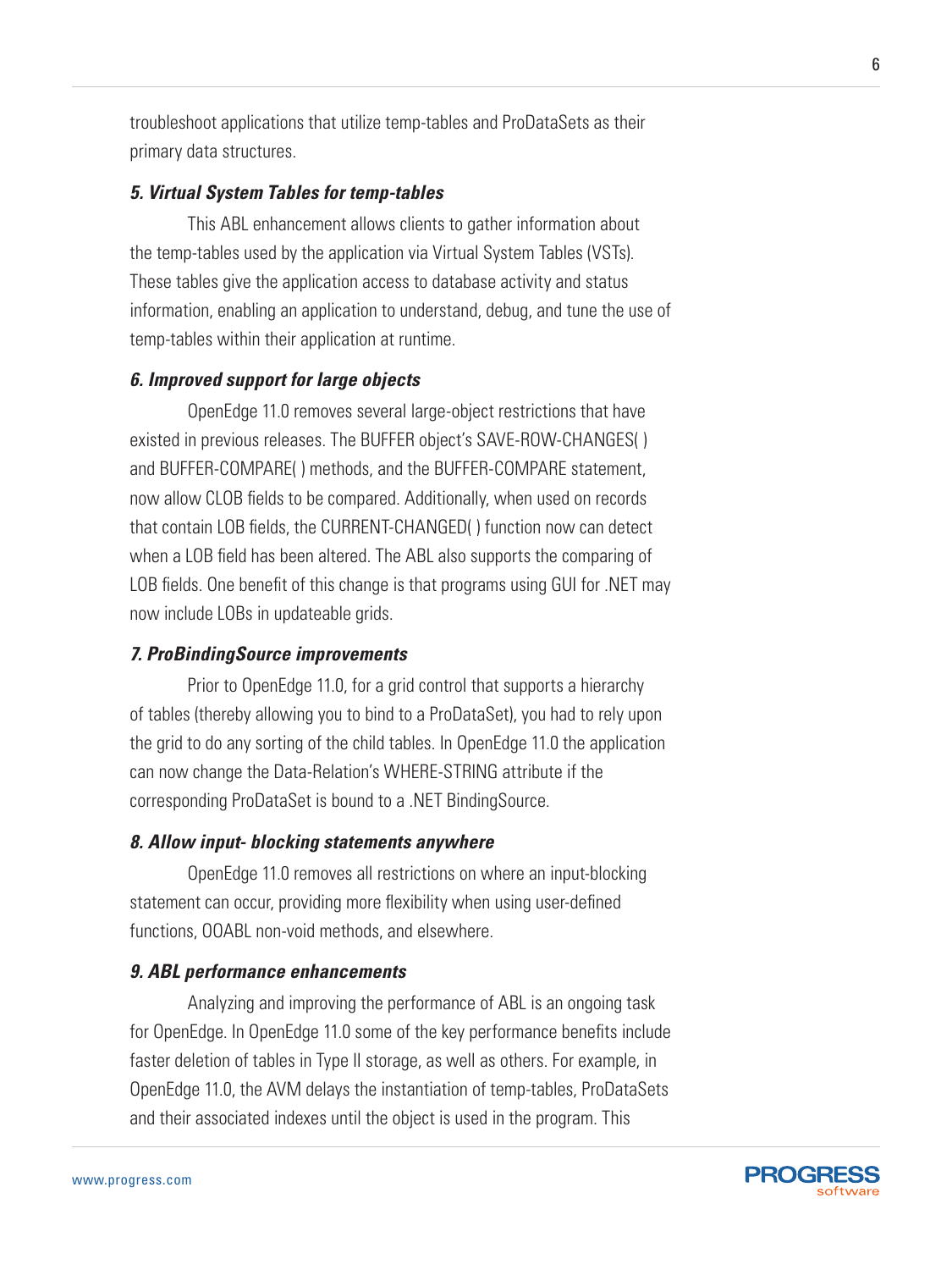change improves procedure-and class-instantiation performance. Additionally, ABL "FOR EACH" blocks include a new TABLE-SCAN option, which improves performance when a program is reading all of the records stored in a Type II storage area.

# *DataServer*

# *MS SQL Server DataServer CLOB support*

OpenEdge 11.0 adds support for the OpenEdge CLOB datatype to the DataServer for MS SQL Server, allowing a CLOB field in OpenEdge to be migrated and pulled against MS SQL Server.

# *User Interface*

# *1. Improvements to ProBindingSource at design time and support for recursive relations*

Usability issues with ProBindingSource are addressed in OpenEdge 11.0, including the removal of multiple modal dialogs for schema selection. ProBindingSource also can now define recursive relationships amongst tables, which was previously possible only by coding the ABL directly.

## *2. JSON Parser*

OpenEdge 11.0 introduces a package of built-in ABL objects to represent JSON. These objects can be created by parsing JSON, and JSON can be created by serializing these objects. This will allow applications to work directly with JSON using ABL rather than having to parse the DOM structure themselves, a capability that particularly benefits programs that take advantage of AJAX and Web UI programming.

#### *3. .NET Open Client changes*

The .NET Open Client adds an additional way of supporting NULL data values by supporting nullable value types, which are essentially structures that can represent the normal range of values for its underlying type, plus an additional null value.

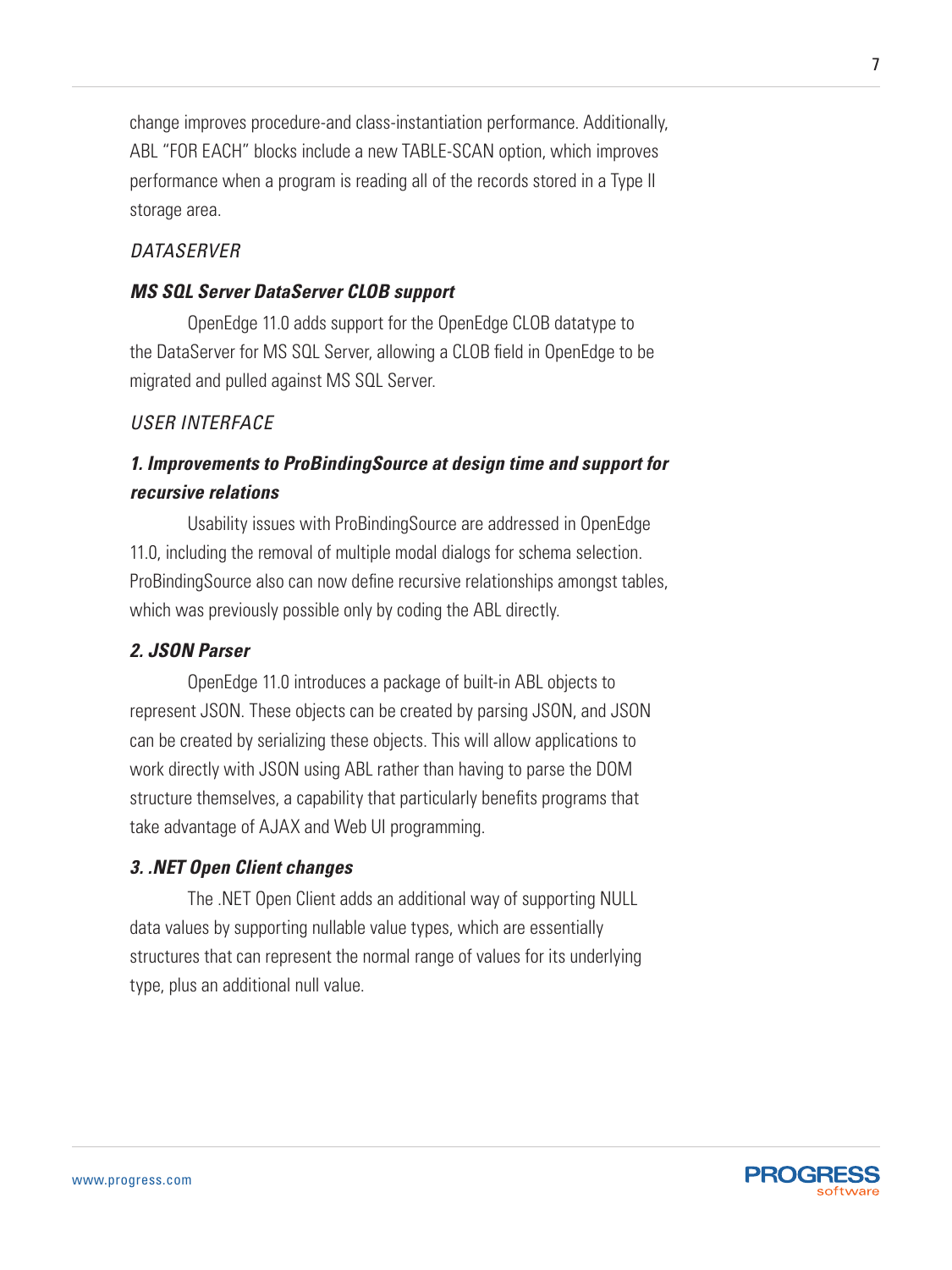# *Platform Support*

#### *64-bit SQL drivers for Linux*

Integrating 64-bit SQL drivers for 64-bit Linux platforms completes the work to provide 32-bit SQL drivers for 32-bit platforms and 64-bit SQL drivers for 64-bit platforms, across the board.

# Operational Excellence

OpenEdge 11.0 continues to focus on supporting the development of high-performance and ultra-reliable applications to support the needs of 24x7 business operations with ever-increasing numbers of users. Across the board—the AppServer, the database, the DataServers, and more—critical performance enhancements have been made to ensure that your application matches aggressive business demands. Diagnostic and monitoring tools have been improved and enhanced to provide a more proactive environment for troubleshooting issues. Additionally, special considerations have been made to facilitate deployments to the Cloud where performance and reliability are paramount.

# *Appserver*

## *1. Improved AppServer error handling*

Improvements to AppServer error handling provide better information regarding the type of error that has resulted and where it has occurred. Included is better handling of the error condition when an AppServer connection has been refused as well as the error when there are no ports available to allocate to an agent.

#### *2. Diagnostics to determine which AppServer code is running*

Further improvements to AppServer diagnostics include the ability to determine which specific r-code is running, allowing verification of whether the agent is actually hung or is just running for a very long time.

# *3. Network compression for state-free AppServer mode, Java OpenClient, and .NET OpenClient*

Message compression improves application performance on a network. In OpenEdge 11.0, AppServer messages are compressed when operating in state-free mode and communicating with any client. This

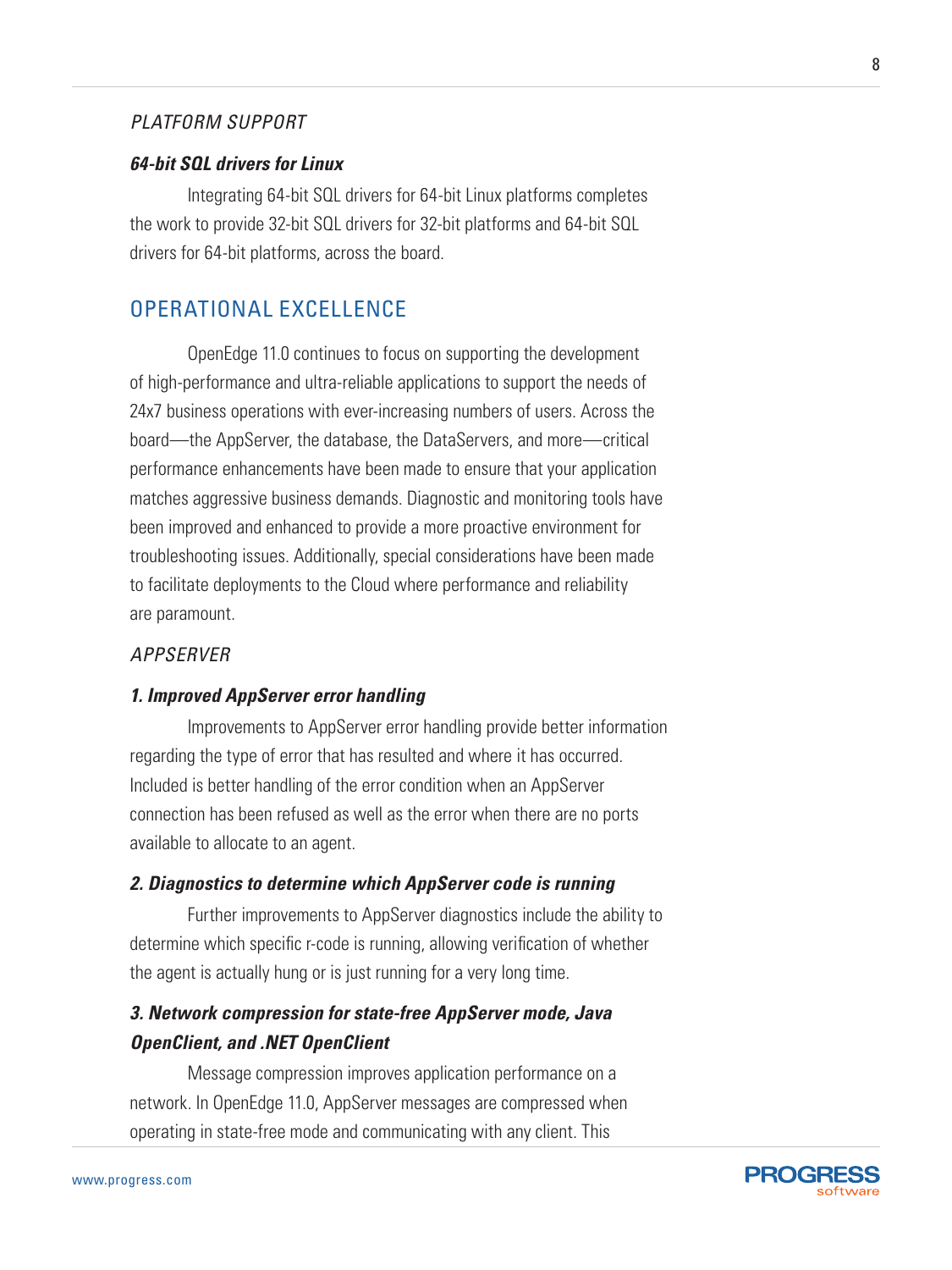completes compression work for all modes of the AppServer. In addition, the Java and .NET OpenClient include compression as well.

# *OpenEdge Management*

# *Support for remote jobs*

Administrators can now use OpenEdge Management as a central console to manage jobs on remote systems in addition to the local system. The ability to manage scripts that reside on remote machines is also included

# *Actional Support*

# *1. OpenEdge Database interceptor for Actional*

Visibility into the OpenEdge database with Actional is now available due to additional client-side interceptors for the OpenEdge database and DataServer.

# *2. Call size, message field, and payload capture interceptors for Actional*

Additional OpenEdge interceptors for Actional include call size (the size of an incoming request and outgoing response), message fields (additional header information that can used for setting policy information or doing rootcause analysis), and payload capture (the capture of XML-based payloads for use in auditing or setting policy).

# *DataServer*

# *MS SQL Server DataServer dynamic query join optimization*

When using a large array of table join conditions with MS SQL Server DataServer, OpenEdge 11.0 shows performance improvements by reducing the number of round trips to the foreign database server and/or by pushing as much of the processing as possible to the MS SQL Server database.

# Integration and Workflow

To remain competitive, it is vital companies have the agility to meet ever-changing customer and market demands. This level of agility requires flexible business applications—both in terms of process and integration. The days of making code changes every time a business process is defined or refined, or whenever a customer has unique requirements, are gone.

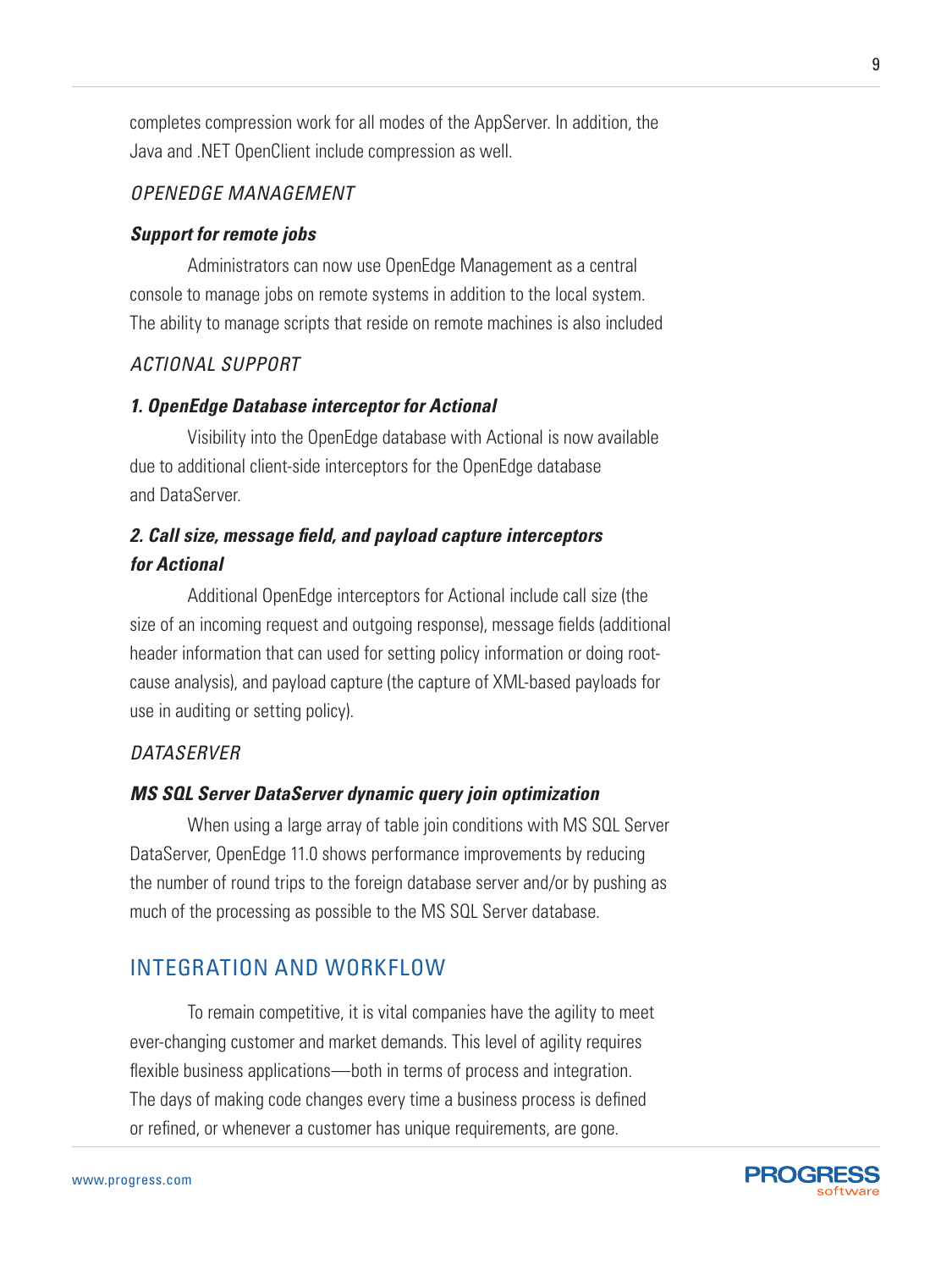Companies need the ability to support the fast pace of business by quickly and efficiently incorporating those new processes and capabilities into their new and existing applications. And those applications need to be adaptable enough to integrate easily with other applications—now and in the future.

OpenEdge 11.0 delivers additional integration flexibility as well as Business Process Management (BPM)—a new feature set integrated into the OpenEdge development environment. Progress customers and partners now have a simple way to modernize existing applications with OpenEdge BPM in addition to building new and add-on business process applications. With BPM, OpenEdge developers can add process workflow into their OpenEdge applications in a natural and intuitive manner—while also reducing development costs and delivering greater business value to their customers.

# *Integration*

# *Sonic 8.0 support for Sonic adapter*

The Sonic adapter for OpenEdge supports the Version 8.0 release from Sonic.

## *Workflow*

#### *OpenEdge BPM*

From the eclipse-based Progress Developer Studio for OpenEdge development environment, developers can:

- > Define how process steps execute OpenEdge business logic via the OpenEdge Application Server through a purposed managed adapter, and an intuitive "drag and drop" of ABL procedure code onto the workflow design canvas
- > Pass native OpenEdge data types from process step to process step through an enhanced dataslot capability
- > Have access to a new set of process-related ABL APIs to carry out a variety of standard BPM functions, such as obtain the task information for a user to display in the application User Interface, inform the BPM processing engine that a process step is now completed, and so on

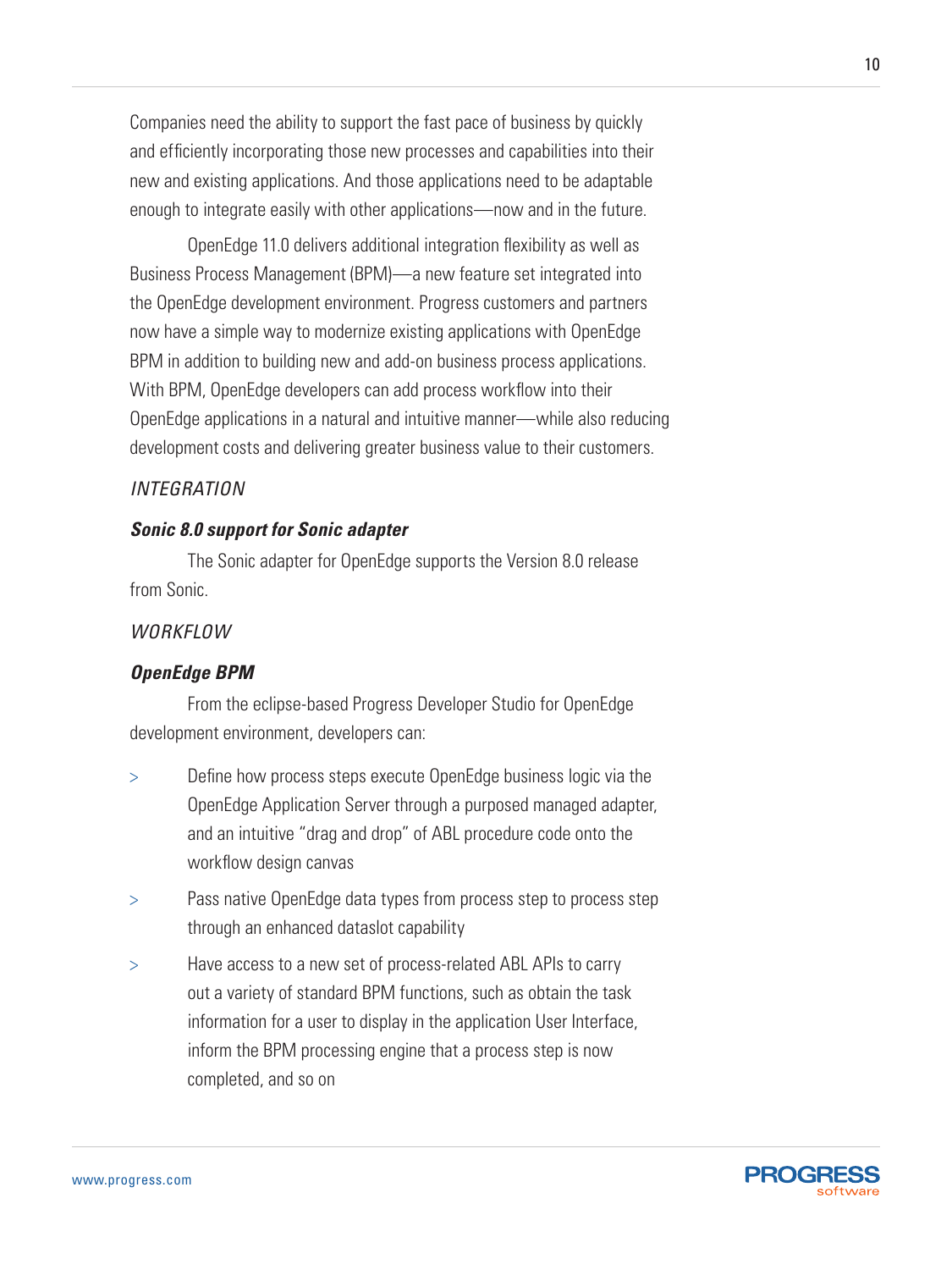> Simplify the use of existing WebSpeed Forms in business process flows

# Security & Compliance

OpenEdge 11.0 reinforces our commitment to our customers' needs for security, privacy and compliance. In this era of increased regulatory requirements, data must be secure and private in order to protect intellectual property, maximize business success, and prevent liability. The stakes are even higher in a SaaS or Cloud environment, where security and compliance are vital for customer trust and market success. Customers adopting SaaSand Cloud-based applications expect the same assurances of data security and compliance that they have long expected from applications that run on-premises in their own data centers. OpenEdge 11.0 includes enhancements that improve and simplify identity management. And essential updates and support for new encryption methods significantly improve performance and ensure you keep pace with current industry regulations.

# *Security*

# *1. Improved identity management*

OpenEdge 11.0 introduces the following improvements to identity management:

- > A simplified process for creating and using user credentials for both client-server and Application Server OpenEdge applications
- > A single programming model for configuring any combination of runtime security features at production time, requiring few, if any, changes to the application code
- > Support for multiple tenants with one or more domains per tenant.
- > Support for the configuration per-tenant of user authentication methods that meet the tenant's specific security requirements
- > A simplified way for using SQL Server together with ABL in the same OpenEdge application without having to rely on the security standards of the \_user table accounts

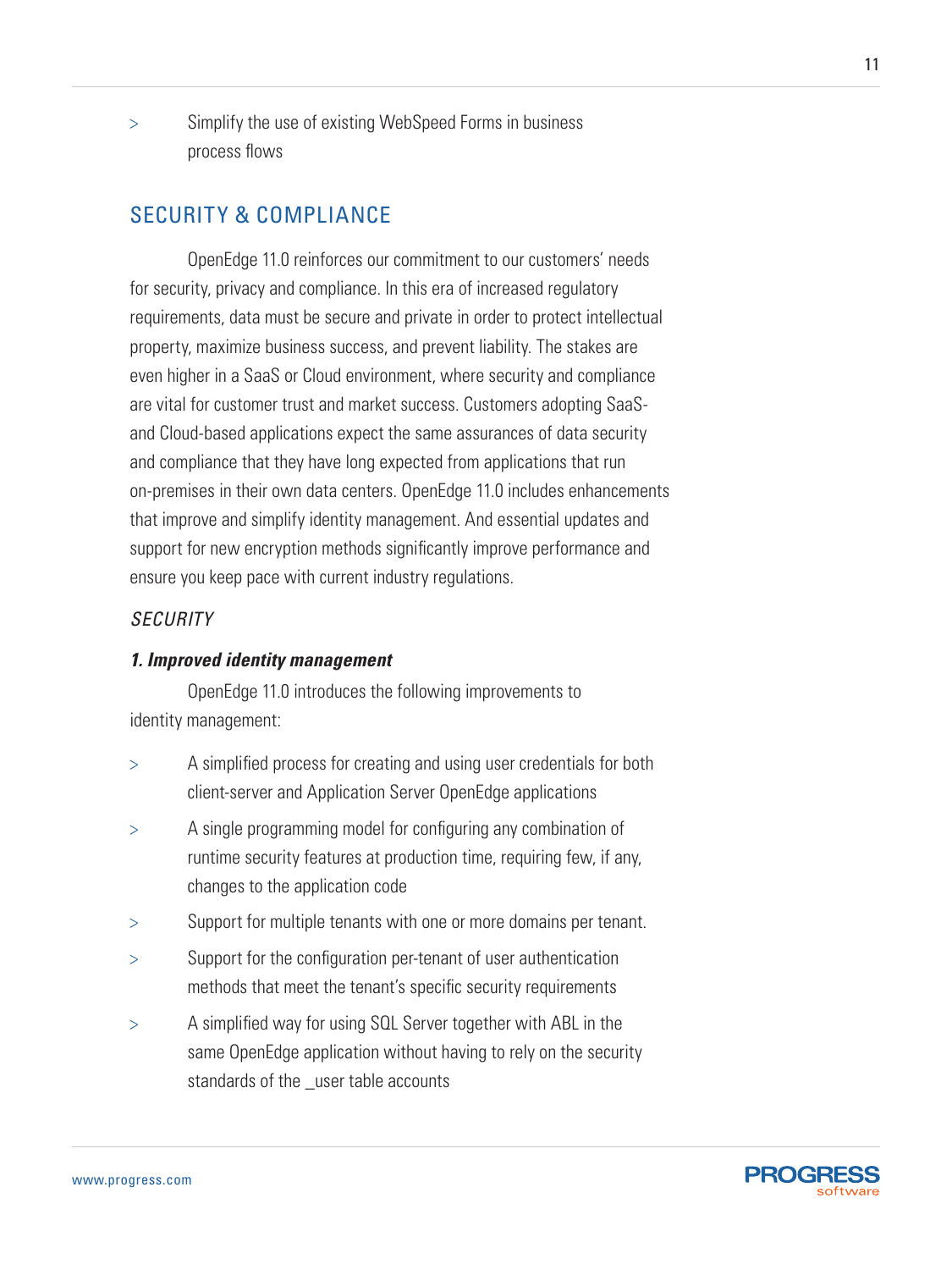# *2. RC4 for ENCRYPT( ) and DECRYPT( )*

Supporting RC4 encryption for the ENCRYPT( ) and DECRYPT( ) functions significantly enhances the performance of these functions.

## *3. SHA-256 and SHA-512*

An upgrade to SHA-256 and SHA-512 hashing algorithms is essential to keep current with recommendations by security organizations, standards councils, and government authorities.

## *4. More SSL certificate support*

Upgrading to version 5.1.0.1 allows OpenEdge to take advantage of AES data encryption ciphers and x509 version 3 extensions support available in the newer release

# Personalization

Improved personalization options within OpenEdge 11.0 increase the productivity associated with installing, uninstalling and upgrading your OpenEdge application. Users can take advantage of new personalizatiion options for simplifying and accelerating the install process as well as automating the upgrade process.

# *1. Install "Finish" button*

To streamline the installation process, a new option has been provided on each dialog that allows the user to finish the data collection phase of an installation. The user will still be able to navigate through each dialog if desired, but they will be brought directly to the summary screen when they choose to finish data collection. The summary screen will display all of the user's selections and for all skipped dialogs the default values will be used.

#### *2. Option to uninstall WebClient*

When installing the WebClient, the install program now determines whether previous installations of WebClient already exist and provides a list to the user so that any or all may be uninstalled. The uninstall will complete prior to beginning the new install.

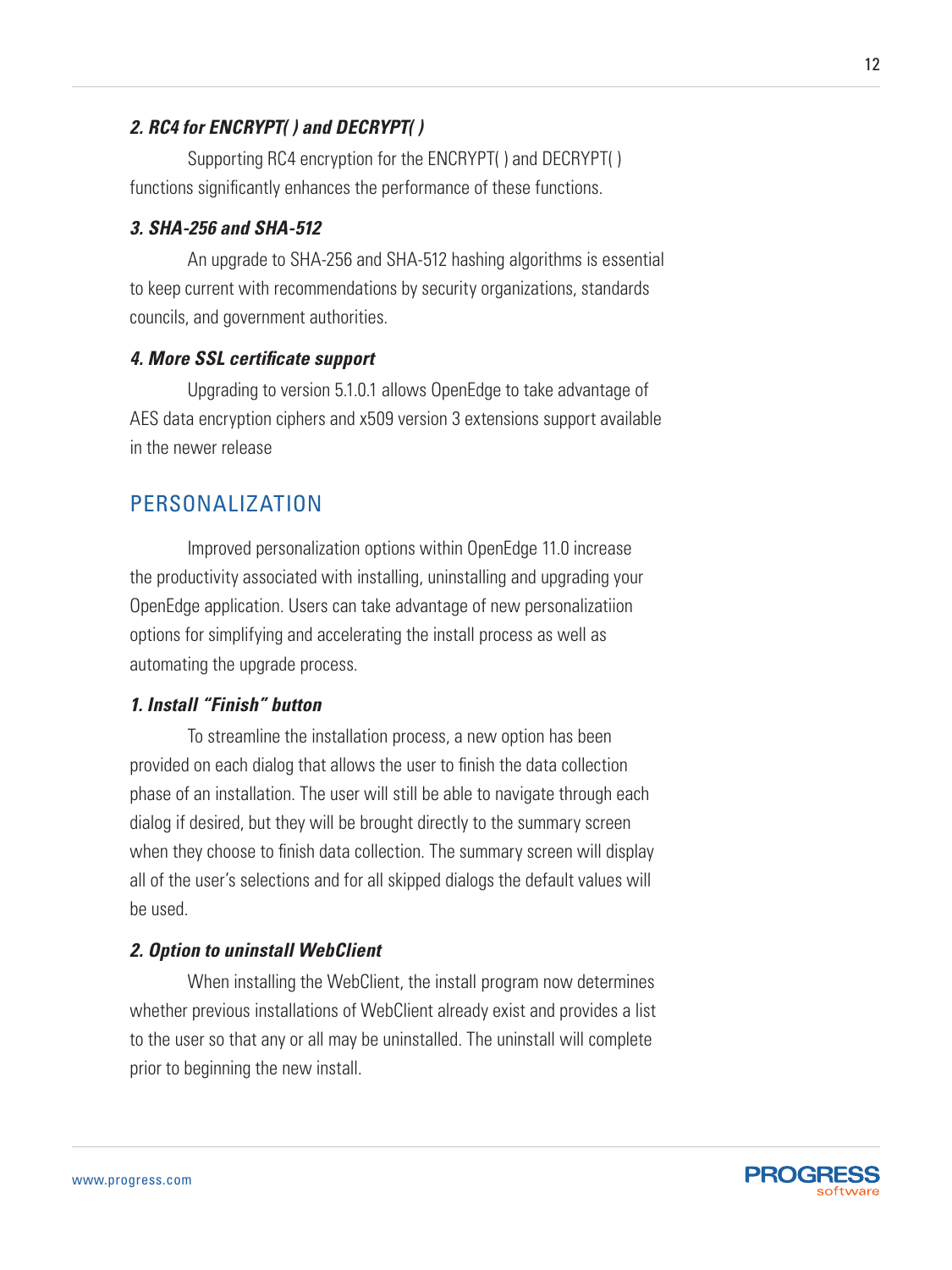# *3. Option to suppress WebClient dialog-box when upgrading*

This feature provides an optional override of the dialog-box presented to the user by the WebClient when it detects that an application has changed and needs to be upgraded. User confirmation of the upgrade is bypassed and the upgrade begins automatically.

# User Interface Flexibility

Today, the market demand is high for web applications that have many of the qualities and characteristics of desktop applications but are delivered over the web. OpenEdge 11.0 now offers greater user interface flexibility with support for Enhanced Rich Internet Applications (RIAs). RIAs combine the flexibility, responsiveness, and ease of use of desktop applications with the broad reach of the web. RIAs provide a dynamic web experience that is rich and engaging, as well as interactive. RIA technologies provide a variety of development, deployment, and runtime options for SaaSbased applications. Due to the flexibility of the platform, OpenEdge already supports many different RIA technologies. Since no RIA technology has taken the lead, OpenEdge 11.0 will provide support for many additional options, more specifically: JSON parser support in the ABL, updated Infragistics controls (GUI for .NET), and architect support for custom project types (Ajax/WebSpeed).

# *User Interface*

# *1. Updated Infragistics controls*

OpenEdge 11.0 includes an update to the current release of the Infragistics Net Advantage WinForm Controls, providing enhanced functionality as well as bug fixes.

#### *2. Allow the use of .NET objects for non-GUI*

In OpenEdge 11.0, .NET objects that are not related to UI can now be used. Also, ABL access to .NET objects is now allowed in non-user-interface executables. This means that AppServer agents, WebSpeed agents, batch jobs, and the character client can now work with .NET objects.